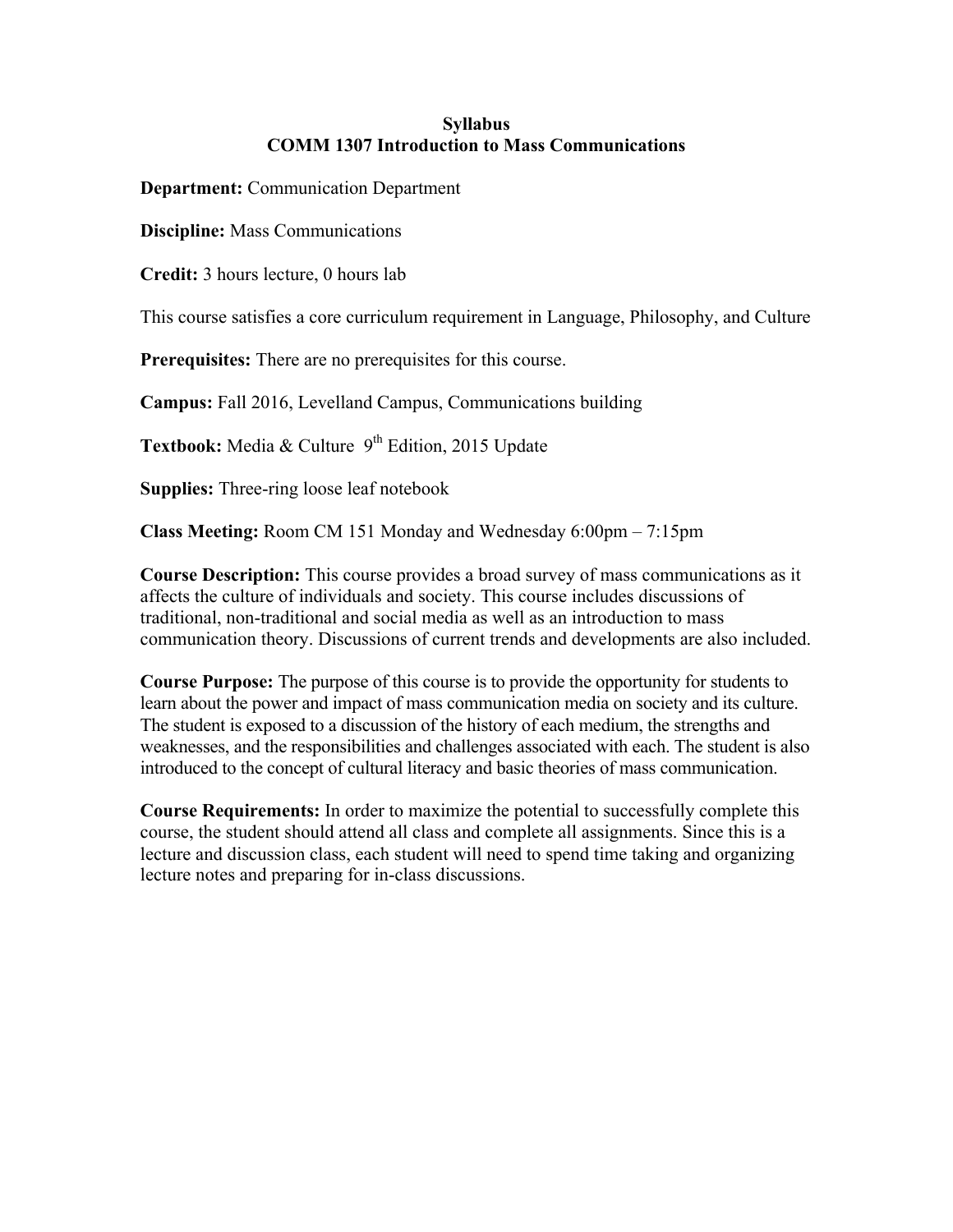**Evaluation: Grade determination:** The student's grade will be determined by completing assigned worked, as well as participation in class discussion in current media issue discussions, and performance on exams.

| 3 Exam Average         | 125 points | 375 |
|------------------------|------------|-----|
| Homework/Project       | 50 points  | 200 |
| Final paper/project    | 100 points | 100 |
| In-class written final | 125 points | 125 |
|                        | Total      | 800 |

Students maybe exempted from the In-class portion of the Final Exam. A student must be meet these terms to be exempted from the in-class portion: (December  $5<sup>th</sup>$ , 2016)

A in the class with 2 absences B in the class with 1 absence C in the class with 0 absence

**Attendance Policy:** Persons who arrive after the roll is checked will be considered absent. *Attendance in this class is mandatory. Students with more than four absences will be dropped from the class with either an F or an X without further warning*.

**Course Objectives:** Upon completion of this course, the student should be able to demonstrate an understanding of the following areas:

- Mass Communications relationship to society and culture
- Media Literacy
- The history, current role and future of the internet, newspapers, magazines, film, radio, television, music, and technology
- The history, current role and future of the public relations industry, and the advertising industry
- Mass communications theory
- The relationship between media and government in free and oppressed societies

**Current Issue Discussions-** During the course of the semester, several class meetings will be devoted to group discussions of the current issues affecting various areas of mass communications. These discussion topics are fluid and change from semester to semester. Some examples of topics discussed in previous semesters include: the regulation of the internet; changes and difference and likeness of generations; the affects of the 9/11 tragedy on mass media; the protection of privacy in the information age; mass media and children; the media's focus on body image and how it affects individuals.

**Students with Disabilities-** Students with disabilities, including but not limited to physical, psychiatric, or learning disabilities, who wish to request accommodations in this class should notify the Special Services Office early in the semester so that the appropriate arrangements may be made. In accordance with federal law, a student requesting accommodations must provide acceptable documentation of his/her disability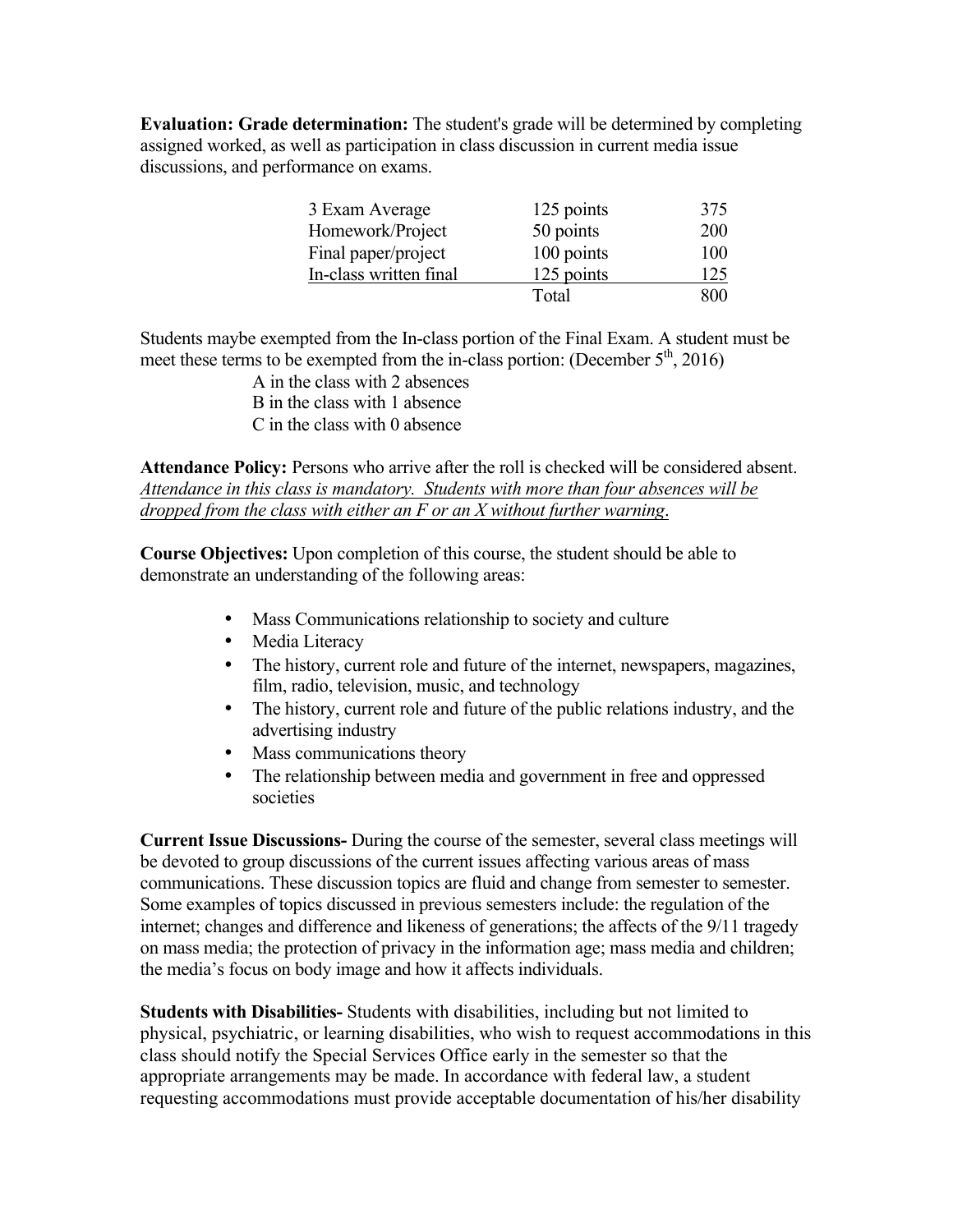to the Special Services Coordinator. For more information, call or visit the Special Services Office in the Student Services building, 894-9611 ext. 2529.

**Diversity Statement-**In this class, the teacher will establish and support an environment that values and nurtures individual and group differences and encourages engagement and interaction. Understanding and respecting multiple experiences and perspectives will serve to challenge and stimulate all of us to learn about others, about the larger world and about ourselves. By promoting diversity and intellectual exchange, we will not only mirror society as it is, but also model society as it should and can be.

**Contacting your Instructor-** Please feel free to contact me if you have questions or concerns about your progress in this class. It is acceptable to call me at home, provided you call at a reasonable hour. Please try to let me know in advance if you will have to miss class. You may reach me by phone at 716-2436, or via e-mail at  $balonzo@southplainscollege.edu$ .

Student Learning Outcomes/Competencies-

- 1. When discussing mass communications relationship to culture, students will:
	- 1.1 identify elements of the basic communication model.
	- 1.2 differentiate between encoding and decoding.
	- 1.3 apply the model to the real world of communication.
	- 1.4 recognize examples of "noise" that can interfere with communication.
	- 1.5 recognize differences in culture.
	- 1.6 differentiate between dominate and bound culture.
	- 1.7 recognize ways culture divides, defines, and unites.
	- 1.8 differentiate between micro-level and macro-level discussions of mass communications.
- 2. When discussing media literacy, the student will:
	- 2.1 differentiate between oral literate cultures.
	- 2.2 describe early attempts at writing.
	- 2.3 describe ways literacy changed efforts to communicate.
	- 2.4 compare power structures in society before and after literacy
	- 2.5 recognize how literacy set the stage for democracy.
	- 2.6 differentiate between communication before and after Gutenberg.
	- 2.7 compare traditional literacy to cultural literacy
	- 2.8 describe the concept of viewing media from multiple points of view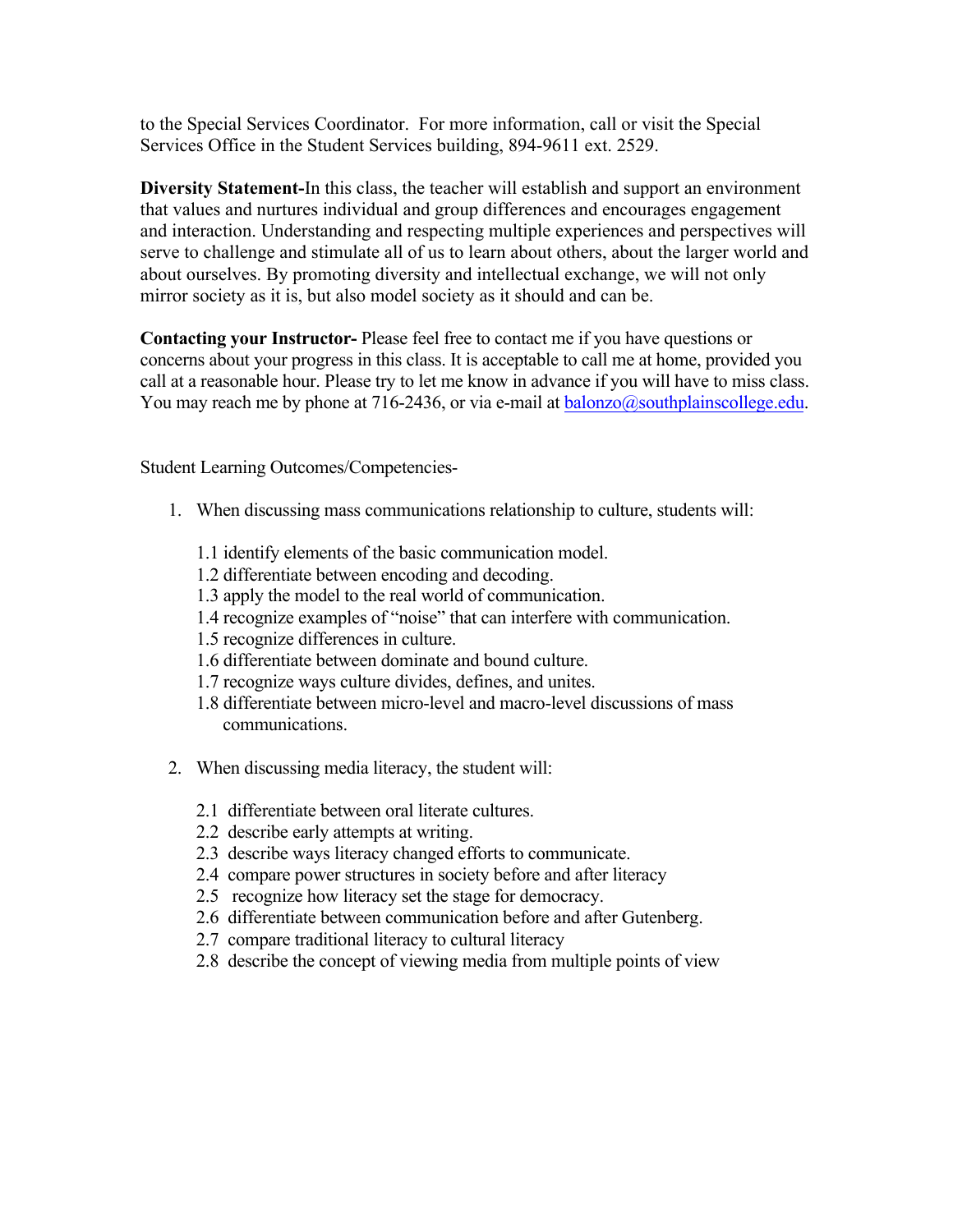- 3. When discussing the history, current role and future of the internet, newspapers, magazines, the film industry, the radio industry, and the television industry, the student will:
	- 3.1 compare the differences and similarities of the development of each medium
	- 3.2 differentiate between the strengths and weaknesses of each medium.
	- 3.3 describe the current trends related to each medium.
	- 3.4 identify the challenges facing each medium.
	- 3.5 project possible future developments for each medium
	- 3.6 compare the affect each medium has on the individual and society.
	- 3.7 identify the individuals who have shaped each medium.
- 4. While discussing the history, current role and future of the public relations industry, and the advertising industry, the student will:
	- 4.1 compare the differences and similarities the exist between advertising and public relations.
	- 4.2 differentiate between the strengths and weaknesses of both fields.
	- 4.3 describe the current trends related to both fields.
	- 4.4 identify the challenges facing both fields.
	- 4.5 project possible future developments for both industries.
	- 4.6 identify the individuals who have shaped each medium.
	- 4.7 identify ways in which public relations and advertising work together for the same goal.
- 5. When discussing contemporary mass communication theory, the student will:
	- 5.1 differentiate between 12 popular theories of mass communication.
	- 5.2 identify the central issues of each theory.
	- 5.3 apply each theory to real world examples.
	- 5.4 recognize strengths and weakness of each theory.
	- 5.5 recognize similarities and differences in the theories.
	- 5.6 differentiate between sound and questionable theories.
	- 5.7 differentiate between proper and improper theory application.
- 6. When discussing the relationship between mass media and government in free and oppressed societies, the student will:
	- 6.1 identify how governments use media.
	- 6.2 identify how individuals use media to shape.
	- 6.3 compare the relationship between media and government in free societies and oppressed societies.
	- 6.4 compare where most Americans of different ages learn about the actions of government.